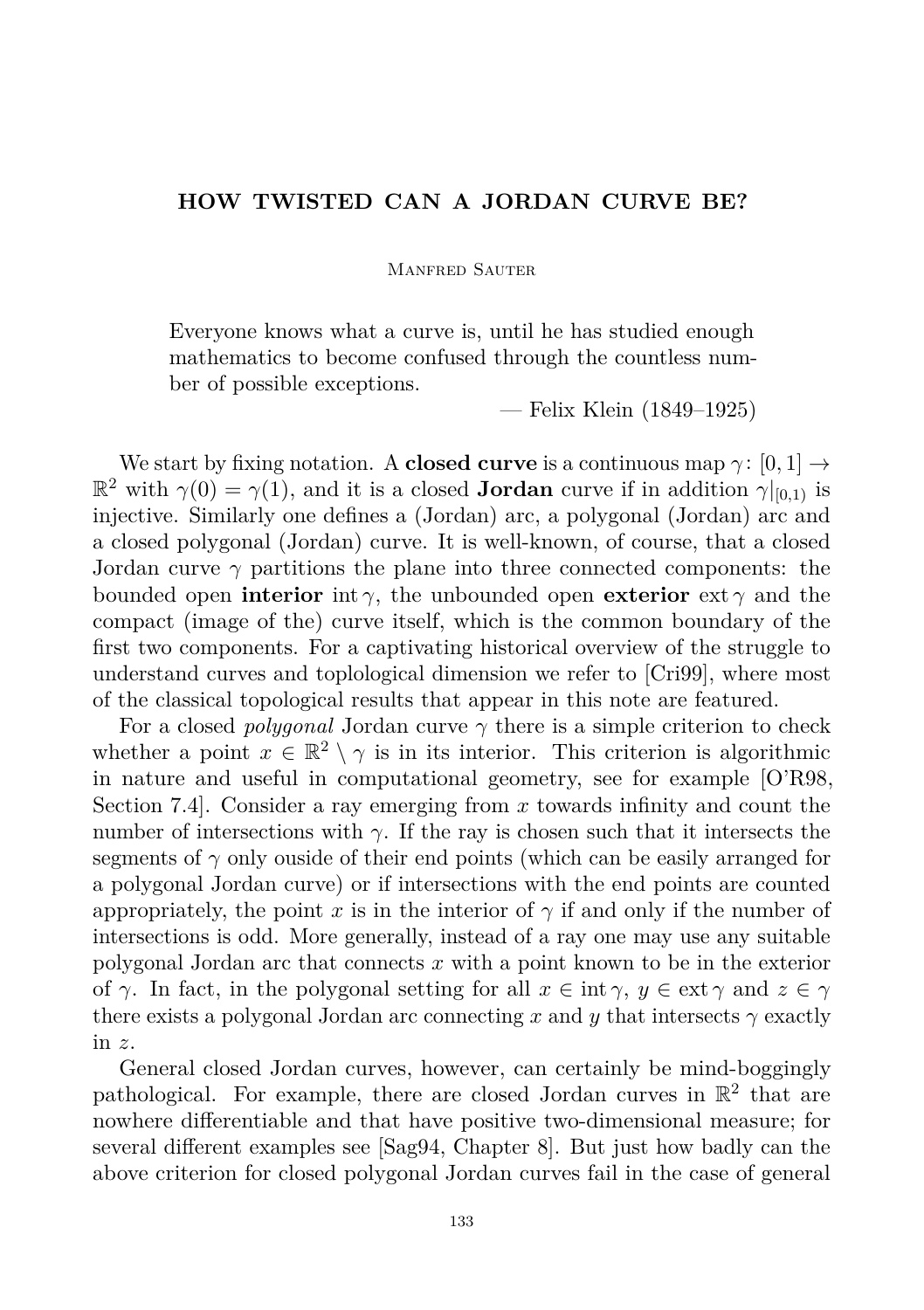closed Jordan curves? We say that an arc  $\rho: [0,1] \to \mathbb{R}^2$  crosses the closed Jordan curve  $\gamma$  if  $\rho(0) \in \text{int } \gamma$  and  $\rho(1) \in \text{ext } \gamma$ . The following was proved in [\[PW12,](#page-6-2) Theorem 15].

<span id="page-1-0"></span>**Theorem 1.** *There is a closed Jordan curve*  $\gamma$  *in*  $\mathbb{R}^2$  *such that for every rectifiable arc ρ that crosses*  $\gamma$  *the intersection*  $\rho \cap \gamma$  *is infinite.* 

In fact, in [\[PW12\]](#page-6-2) it is established that the property in Theorem [1](#page-1-0) is generic in the sense of the Baire category theorem, after endowing the set of closed Jordan curves with a suitable complete metric. The construction of a specific closed Jordan curve as described in the theorem is also outlined in [\[Maj10\]](#page-5-1) and [\[Pet12\]](#page-6-3).

Academic curiosity and unswerving belief in the pathological prowess of Jordan curves motivates me to ask the following question. Here  $\mathcal{H}^s$  denotes the *s*-dimensional Hausdorff measure in  $\mathbb{R}^2$  for  $s \in [0, 2]$ .

**Problem A.** *Is there a closed Jordan curve*  $\gamma$  *in*  $\mathbb{R}^2$  *such that for every rectifiable arc*  $\rho$  *that crosses*  $\gamma$  *one has*  $\mathcal{H}^1(\rho \cap \gamma) > 0$ *.* 

Clearly Problem A can readily be modified in a number of ways, some of which lead to an easier or harder problem. As a first step one might look for a closed Jordan curve that exhibits the above property as long as  $\rho$  is, in addition, a (compact) line segment. It is readily observed that such a curve needs to have positive two-dimensional measure. The standard curves with positive two-dimensional measure by Osgood or Sierpiński–Knopp, however, do not satisfy the property for line segments.

I stumbled across the following result in the recent preprint [\[Bis16\]](#page-5-2), which almost answers the problem for crossing line segments.

<span id="page-1-1"></span>**Theorem 2.** *There is a closed Jordan curve*  $\gamma$  *in*  $\mathbb{R}^2$  *such that every line segement that crosses γ has an uncountable intersection with γ. Moreover, it can be arranged that all of these intersections have Hausdorff dimension* 1*.*

The argument in [\[Bis16\]](#page-5-2) is constructive and ensures that the intersection with every crossing line segment contains a **Cantor type set**, i.e. a compact, perfect, totally disconnected set. Starting with a circle, in each step the curve is replaced by one in close proximity that wiggles around the previous curve along tiny pieced-together circular arcs. At the end of [\[Bis16\]](#page-5-2) it is suggested that it might be possible to modify the construction to yield a closed Jordan curve that intersects every crossing line segment in a set of positive 1-dimensional Hausdorff measure, but it is made clear that this is not immediate. Furthermore, Problem A is stated as an open problem in [\[Bis16\]](#page-5-2).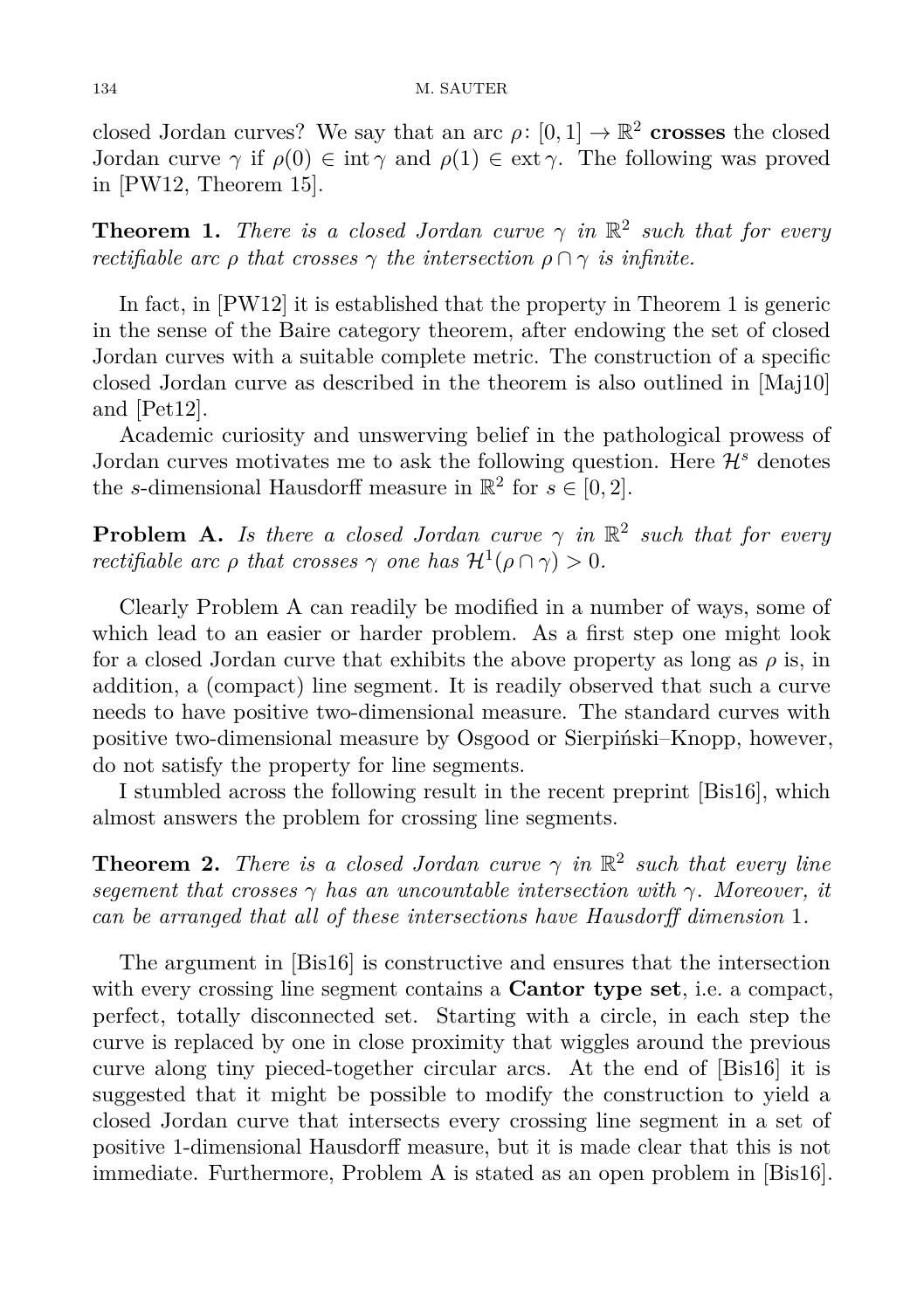In the remainder I shall mention several beautiful related results and concepts that I encountered in my attempts to better understand Problem A, even before I had encountered the results in Theorems [1](#page-1-0) and [2.](#page-1-1)

Suppose throughout that  $\gamma$  is a closed Jordan curve in  $\mathbb{R}^2$ . We shall make use of the following notation. A point  $z \in \gamma$  is called **accessible** from  $x \in \mathbb{R}^2 \setminus \gamma$ if there exists a Jordan arc from  $x$  to  $z$  that intersects  $\gamma$  only in  $z$ . Similarly,  $z \in \gamma$  is called **finitely accessible** (or rectifiably accessible) from  $x \in \mathbb{R}^2 \setminus \gamma$  if the connecting Jordan arc can be chosen to be rectifiable. Obviously, if  $z \in \gamma$ is (finitely) accessible from  $x \in \text{int } \gamma$ , then *z* is (finitely) accessible from every point in int  $\gamma$ , and an analogous statement holds for  $x \in \text{ext } \gamma$ .

Interestingly, every point  $z \in \gamma$  is accessible from both the interior and the exterior. This is an immediate consequence of the purely topological Schoenflies theorem (see [\[Pom92,](#page-6-4) Corollary 2.9]): there is a homeomorphism  $f: \mathbb{R}^2 \to \mathbb{R}^2$  such that  $f(\gamma)$  is the unit circle,  $f(int \gamma)$  is the interior of the unit cirle and  $f(\text{ext }\gamma)$  its exterior. In fact, a compact set  $F \subset \mathbb{R}^2$  is a closed Jordan curve if and only if  $\mathbb{R}^2 \setminus F$  has exactly two connected components from both of which every point of  $F$  is accessible; see [\[Kur68,](#page-5-3) Section §61.II, Theorem 12]. The closed topologist's sine curve [\[Mun00,](#page-6-5) p. 381] (i.e. the union of the graph of  $\sin(1/x)$  on the interval  $(0,1)$ , the set  $\{0\} \times (-1,1]$  and a disjoint Jordan arc joining the points  $(0, -1)$  and  $(1, \sin 1)$ ) illustates that the accessibility is essential. In this context it is worthwhile to point out that there is a compact connected set  $F \subset \mathbb{R}^2$  such that  $\mathbb{R}^2 \setminus F$  has 3 (or more generally  $N \in \mathbb{N}$  with  $N \geq 3$  connected components each of which has boundary *F*; see [\[Bro10\]](#page-5-4) or the Lakes of Wada construction in [\[Yon17,](#page-6-6) pp. 60–62].

One readily observes that there are always some points on  $\gamma$  that are finitely accessible from the exterior (e.g. all the points on  $\gamma$  with minimal first coordinate), and similarly there are points on  $\gamma$  that are finitely accessible from the interior. Theorem [1](#page-1-0) shows that it is possible (in fact, generic) that no point on  $\gamma$  will be finitely accessible from both the interior and the exterior.

In Veblen's proof of the Jordan curve theorem, it is established along the way that the set of points that are finitely accessible from any given  $x \in \mathbb{R}^2 \setminus \gamma$ is dense in  $\gamma$ , see [\[Veb05,](#page-6-7) Theorem 10]. In fact, the result is shown to hold with polygonal Jordan arcs. Unsurprisingly, much more can be said. Let us denote the harmonic measure with respect to int *γ* by *ω* and with respect to ext  $\gamma$  by  $\omega^*$ . We shall briefly discuss the definition of the harmonic measure, but for any details we refer to [\[Pom92,](#page-6-4) in particular Sections 4.4 and 6.6]. Fix a point  $z \in \text{int } \gamma$  and let f be the conformal map from the open unit disk *D* onto int *γ* such that  $f(0) = z$ . By the Caratheodory–Osgood theorem *f* extends to a homeomorphism between  $\overline{D}$  and  $\overline{\text{int }\gamma}$ . Then for a subset  $A \subset \gamma$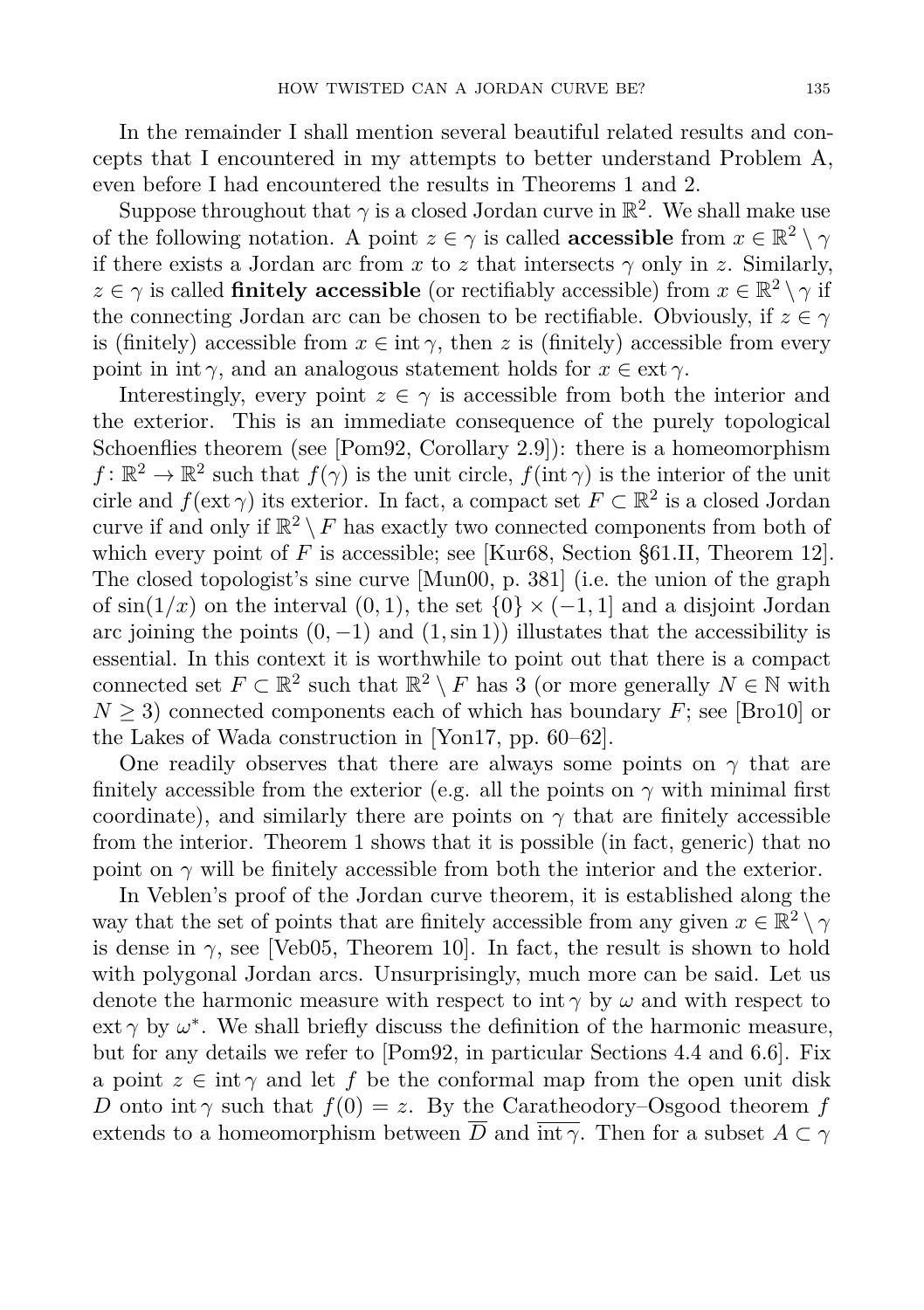one sets  $\omega(A) := \frac{1}{2\pi} \mathcal{H}^1(f^{-1}(A))$ . The choice of *z* is not essential as it does not affect the  $\omega$  nullsets. The measure  $\omega^*$  is defined similarly with respect to ext  $\gamma$ .

By Lavrentieff's theorem, see [\[SW42,](#page-6-8) Theorem 6 and Corollary 8], *ω* almost every point on  $\gamma$  is finitely accessible from int  $\gamma$ , and  $\omega^*$  almost every point on  $\gamma$  is finitely accessible from ext  $\gamma$ . However, the measures  $\omega$  and  $\omega^*$  can be mutually singular, which happens if (and only if) the set of points of  $\gamma$ where  $\gamma$  has a tangent is an  $\mathcal{H}^1$ -nullset [\[Pom92,](#page-6-4) Theorem 6.30]. Consequently there exists a nowhere differentiable  $\gamma$  that is star-like with respect to 0 such that  $\omega$  and  $\omega^*$  are mutually singular, see [\[Pom92,](#page-6-4) Proposition 6.29]. So the mutual singularity of  $\omega$  and  $\omega^*$  is clearly much weaker than the property in Theorem [1.](#page-1-0)

By Marstrand's result in [\[Mar54,](#page-5-5) Theorem III] (see [\[FFJ15\]](#page-5-6) for a survey of related results and [\[MO16\]](#page-5-7) for a recent strengthening) any Jordan curve  $\gamma$  such that  $0 < H<sup>s</sup>(\gamma) < \infty$  for an  $s \in (1, 2]$  has the property that at  $H<sup>s</sup>$ -a.e. point  $a \in \gamma$  almost every straight line through *a* intersects  $\gamma$  in an (uncountable) set of Hausdorff dimension *s* − 1. So fractal Jordan curves are natural candidates when looking for the property in Theorem [2.](#page-1-1) It is easy to see that the Koch snowflake curve, see for example [\[Edg08,](#page-5-8) p. 20], is a closed Jordan curve with Hausdorff dimension  $\frac{\log 4}{\log 3} \approx 1.26$  which thus satisfies Marstrand's property, but which certainly does not exhibit the property in Theorem [2](#page-1-1) since one can escape from the interor by crossing straight through the tips. Also the boundary of the Knuth–Davis twindragon fractal [\[Edg08,](#page-5-8) p. 34], depicted in Figure [1 \(a\),](#page-4-0) is a closed Jordan curve by [\[BW01,](#page-5-9) Example after Theorem 2.1] with Hausdorff dimension of about 1*.*52 that does not exhibit the property in Theorem [2,](#page-1-1) even though by the looks this seems plausible. In fact, by [\[AS06,](#page-5-10) Theorems 2.9 and 2.12] the twindragon admits line segments that cross the boundary only once. It would be interesting to identify standard fractal Jordan curves that provably do have the property in Theorem [2.](#page-1-1) For example, are there such closed Jordan curves that are the Julia set of a rational or polynomial complex function, see [\[Fal03,](#page-5-11) Chapter 14] or [\[Mat95,](#page-5-12) Section 4.17]? In Figure [1 \(b\)](#page-4-0) an example of a quadratic Julia set is depicted that is known to be a closed Jordan curve.

We finally discuss a few select results that establish existence of certain Jordan arcs and closed Jordan curves. There is a characterisation of those subsets of  $\mathbb{R}^2$  that can be covered by a Jordan arc by Moore and Kline [\[MK19\]](#page-5-13). As every Jordan arc is contained in a closed Jordan curve, see [\[RSFM15,](#page-6-9) Corollary 17.23] or [\[Thu11\]](#page-6-10), it is exactly the same subsets that can be covered by a closed Jordan curve. A special case of the characterisation by Moore and Kline is the Denjoy–Riesz theorem which states that this is possible for any totally disconnected compact set in  $\mathbb{R}^2$ . For example, by considering a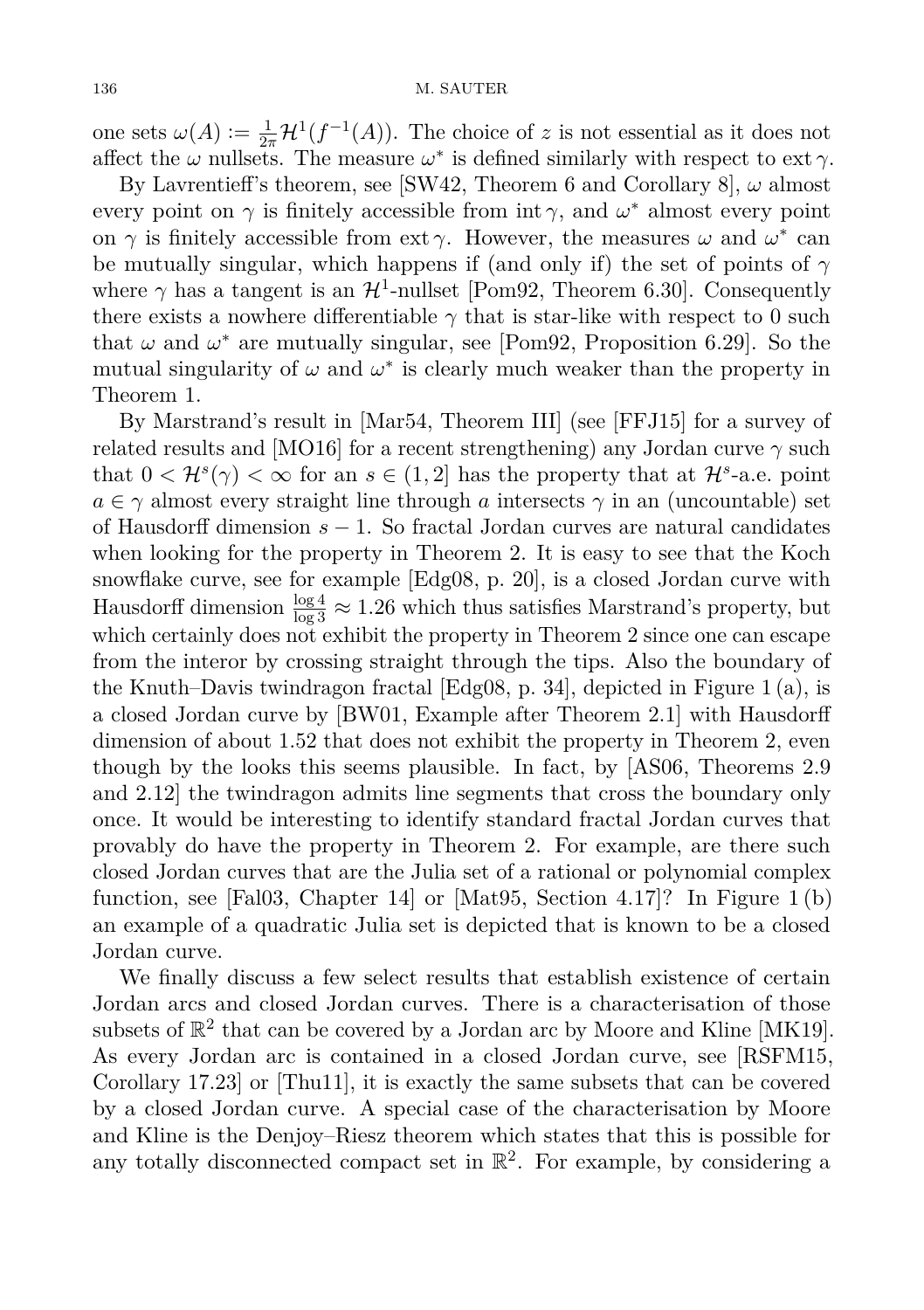<span id="page-4-0"></span>

1 (a) Boundary of the Knuth–Davis twindragon space-filling fractal curve.



1 (b) Julia set for the complex quadratic  $polynomial f(z) = z^2 - 0.742 +$ 0*.*1*i*.

Cantor type set in  $\mathbb{R}^2$  with positive 2-dimensional Lebesgue measure, we obtain Osgood's result [\[Osg03\]](#page-6-11) as an immediate consequence. Extensive information on topological imbeddings of Jordan arcs, closed Jordan curves and totally disconnected compact sets in the plane is provided in [\[Kel68,](#page-5-14) Chapters I and II].

In [\[Kuz96,](#page-5-15) Theorem 3] extraordinarily pathological Cantor type sets are constructed. For example, in [\[Kuz96,](#page-5-15) Theorem 3] it is shown, among other things, that for all  $r_1 < r_2$ ,  $C > 0$  and  $\varepsilon > 0$  with  $\varepsilon < r_2 - r_1$  there exists a Cantor type set  $D \subset A := \{x \in \mathbb{R}^2 : r_1 < |x| < r_2\}$  such that every sufficiently smooth arc  $\rho$  with curvature bounded by  $C$  that connects the inner and outer boundary of the annulus *A* satisfies  $\mathcal{H}^1(\rho \cap D) > r_2 - r_1 - \varepsilon$ . In particular, every line segment  $\rho$  connecting the inner and outer boundary of  $A$  satisfies  $\mathcal{H}^1(\rho \cap D) > 0$ . By the Denjoy–Riesz theorem there exists a closed Jordan curve  $\gamma$  such that  $D \subset \gamma$ . Moreover, by [\[Kuz96,](#page-5-15) Corollary 2 to Theorem 3] and [\[RSFM15,](#page-6-9) Corollary 17.23] one can arrange that  $\gamma \subset A$ . So  $B(0,r_1) \subset \text{int } \gamma$ ,  $\mathbb{R}^2 \setminus B(0,r_2) \subset \text{ext } \gamma$  and  $\gamma$  has very large intersection with all smooth arcs that connect the inner and outer boundary of *A* and have curvature bounded by *C*. On its own, however, this abstract construction cannot ensure that the property in Problem A holds since int  $\gamma$  necessarily overlaps with A. Examples of various other Cantor type sets in  $\mathbb{R}^2$  that have a large projection in all directions (e.g. the orthogonal projection onto any 1-dimensional subspace is a nontrivial interval) can be found in [\[Bag59,](#page-5-16) [MT08,](#page-5-17) [Par09,](#page-6-12) [MLVM12,](#page-5-18) [Vas14,](#page-6-13) [RS14\]](#page-6-14); the set in [\[Par09\]](#page-6-12) is of Cantor type as a finite union of Cantor type sets due to [\[Eng78,](#page-5-19) Theorem 1.3.1].

While the above rambling might not help to tackle Problem A, it at least substanciates how ridiculously twisted a closed Jordan curve can be. I hope also the reader has enjoyed this slightly chaotic journey down the rabbit hole.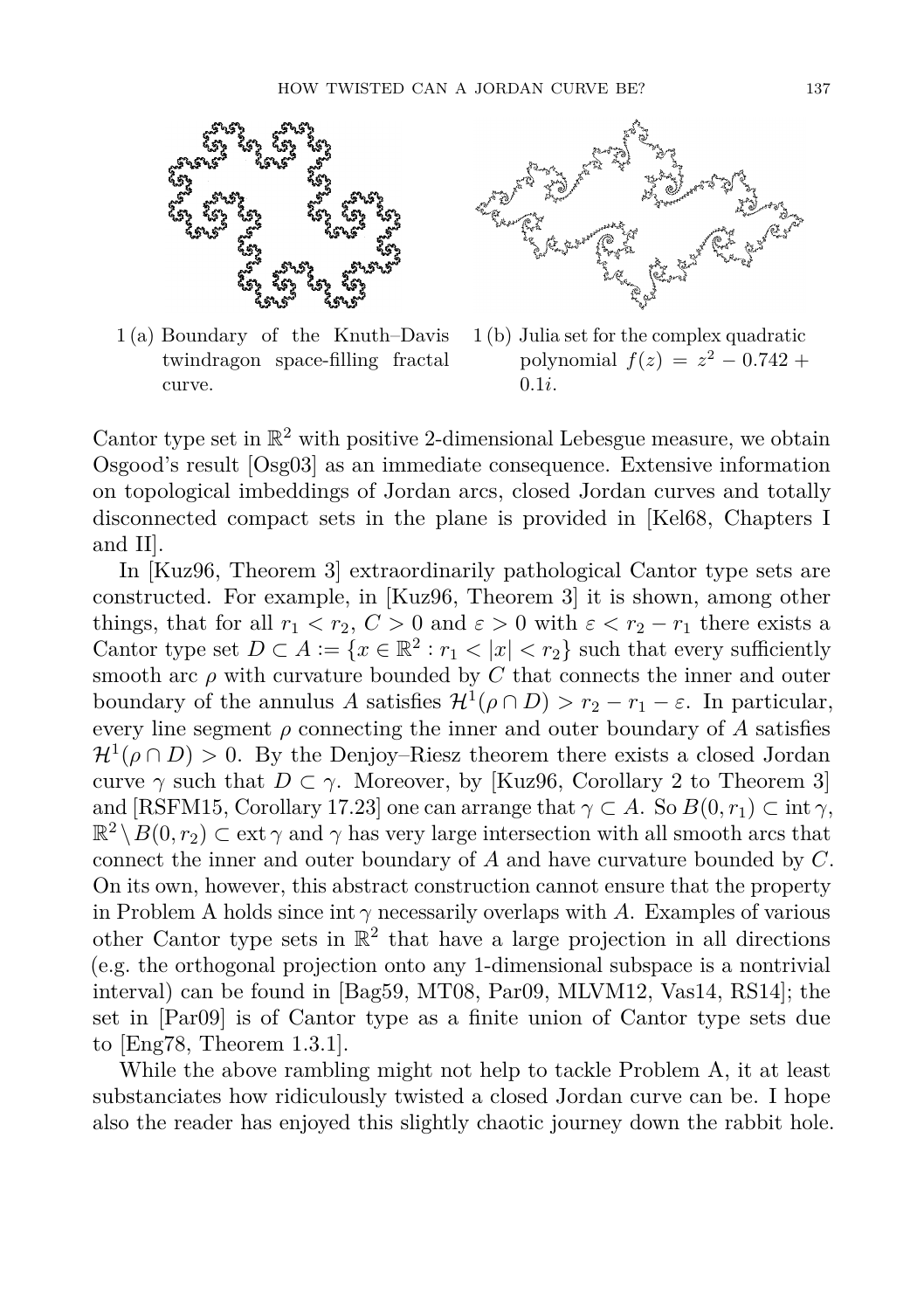## 138 M. SAUTER

## **REFERENCES**

- <span id="page-5-10"></span>[AS06] S. Akiyama and K. Scheicher, *Intersecting two-dimensional fractals with lines*, RI-CAM Reports, no. 2006-02, Johann Radon Institute for Computational and Applied Mathematics, 2006, online: [https://www.ricam.oeaw.ac.at/files/reports/06/](https://www.ricam.oeaw.ac.at/files/reports/06/rep06-02.pdf) [rep06-02.pdf](https://www.ricam.oeaw.ac.at/files/reports/06/rep06-02.pdf).
- <span id="page-5-16"></span>[Bag59] F. Bagemihl, *Some opaque subsets of a square*, Michigan Math. J. **6** (1959), 99–103.
- <span id="page-5-9"></span>[BW01] C. Bandt and Y. Wang, *Disk-like self-affine tiles in* R 2 , Discrete Comput. Geom. **26** (2001), 591–601.
- <span id="page-5-2"></span>[Bis16] C.J. Bishop, *A curve with no simple crossings by segments*, 2016, preprint available online: <https://www.math.stonybrook.edu/~bishop/papers/cross.pdf>.
- <span id="page-5-4"></span>[Bro10] L.E.J. Brouwer, *Zur Analysis Situs*, Math. Ann. **68** (1910), 422–434.
- <span id="page-5-0"></span>[Cri99] T. Crilly, *The emergence of topological dimension theory*, History of topology, North-Holland, Amsterdam, 1999, with the assistance of Dale Johnson, pp. 1–24.
- <span id="page-5-8"></span>[Edg08] G. Edgar, *Measure, topology, and fractal geometry*, second ed., Undergraduate Texts in Mathematics, Springer, New York, 2008.
- <span id="page-5-19"></span>[Eng78] R. Engelking, *Dimension theory*, North-Holland Publishing Co., Amsterdam-Oxford-New York; PWN—Polish Scientific Publishers, Warsaw, 1978, Translated from the Polish and revised by the author, North-Holland Mathematical Library, 19.
- <span id="page-5-11"></span>[Fal03] K. Falconer, *Fractal geometry*, second ed., John Wiley & Sons, Inc., Hoboken, NJ, 2003, Mathematical foundations and applications.
- <span id="page-5-6"></span>[FFJ15] K. Falconer, J. Fraser, and X. Jin, *Sixty years of fractal projections*, Fractal geometry and stochastics V, Progr. Probab., vol. 70, Birkhäuser/Springer, Cham, 2015, pp. 3– 25.
- <span id="page-5-14"></span>[Kel68] L.V. Keldyš, *Topological imbeddings in Euclidean space*, Proceedings of the Steklov Institute of Mathematics, No. 81 (1966). Translated from the Russian by J. Zilber, American Mathematical Society, Providence, R.I., 1968.
- <span id="page-5-3"></span>[Kur68] K. Kuratowski, *Topology. Vol. II*, New edition, revised and augmented. Translated from the French by A. Kirkor, Academic Press, New York-London; Państwowe Wydawnictwo Naukowe Polish Scientific Publishers, Warsaw, 1968.
- <span id="page-5-15"></span>[Kuz96] A.V. Kuz'minykh, *Curves and discontinua with paradoxical geometric properties*, Some questions of differential geometry in the large, Amer. Math. Soc. Transl. Ser. 2, vol. 176, Amer. Math. Soc., Providence, RI, 1996, pp. 53–85.
- <span id="page-5-1"></span>[Maj10] P. Majer, *Answer to: Complete metric on the space of jordan curves?*, MathOverflow, 2010, URL: <http://mathoverflow.net/q/40056> (version: 2010-09-29).
- <span id="page-5-5"></span>[Mar54] J.M. Marstrand, *Some fundamental geometrical properties of plane sets of fractional dimensions*, Proc. London Math. Soc. (3) **4** (1954), 257–302.

<span id="page-5-12"></span>[Mat95] P. Mattila, *Geometry of sets and measures in Euclidean spaces*, Cambridge Studies in Advanced Mathematics, vol. 44, Cambridge University Press, Cambridge, 1995.

- <span id="page-5-7"></span>[MO16] P. Mattila and T. Orponen, *Hausdorff dimension, intersections of projections and exceptional plane sections*, Proc. Amer. Math. Soc. **144** (2016), 3419–3430.
- <span id="page-5-18"></span>[MLVM12] H. Méndez Lango and R.M. Vargas Magaña, *Constellations in the plane*, Miscelánea Mat. (2012), 65–88.
- <span id="page-5-17"></span>[MT08] F. Mendivil and T.D. Taylor, *Thin sets with fat shadows: projections of Cantor sets*, Amer. Math. Monthly **115** (2008), 451–456.
- <span id="page-5-13"></span>[MK19] R.L. Moore and J.R. Kline, *On the most general plane closed point-set through which it is possible to pass a simple continuous arc*, Ann. of Math. (2) **20** (1919), 218–223.